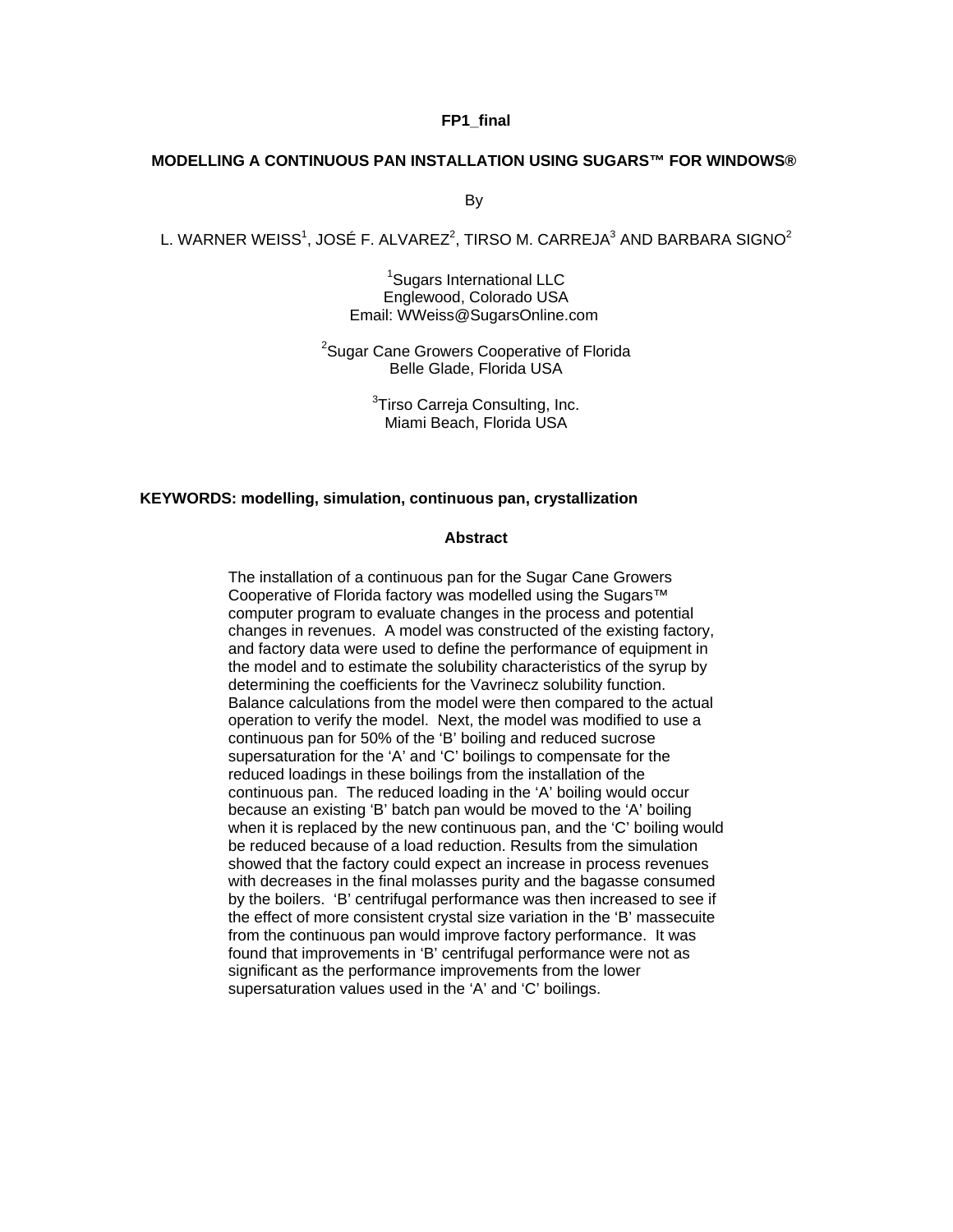## **Introduction**

The Sugar Cane Growers Cooperative of Florida was considering the installation of a new continuous 'B' pan to increase crystallization capacity, improve sugar recovery and improve raw sugar quality. The factory is a good candidate for installation of a continuous vacuum pan. It uses the "Double Einwurf" three-stage crystallization scheme and, as reported by Van der Poel, *et al*. (1998), magma from 'C' crystallization can be used as seed magma for the continuous pan to produce 'B' massecuite. It was decided to evaluate the feasibility of this change by using the Sugars for Windows computer program to construct a model of the factory and then modify the model to use a continuous pan in place of one of the 'B' batch pans.

Continuous vacuum pans have had good success replacing batch pans in both beet and cane sugar processes. Reported or claimed advantages include: reduced variation in evaporator vapour bleeds and pan vapours to the condenser, steady flow of feed syrup and massecuite output, lower massecuite boiling temperature, improved crystal size distribution, ability to operate with lower calandria vapour pressure and better massecuite exhaustion. Of these potential advantages, the Sugars program is capable of evaluating the possible benefits to the factory of the process performance issues that affect crystallization, steam consumption and separation of sucrose crystals from the massecuite. Also, it can give a prediction of the change in process net revenues as a result of the installation.

The purpose of this paper is to show the results of modelling the installation of a continuous pan and the effects of the installation on the performance of the factory and to provide information to help evaluate the value of the investment.

### **Factory process and Sugars model**

Sugar Cane Growers Cooperative of Florida has a large raw sugar factory located in Belle Glade, Florida with a normal campaign that runs from the end of October through to the end of March. Cane supplied to the factory has about 13% sucrose, 10.5% fibre and 74.5% water. The normal grind is around 980 tonnes per hour (23 500 tonnes per day). Bagasse is used for steam generation and approximately 14 to 15 megawatts of electricity is produced.

Two steam turbine driven mill tandems (East tandem and West tandem) are used with about 52% of the cane going to the East tandem that has seven 4-roller mills and 48% of cane going to the West tandem having six 4-roller mills. The cane passes though two sets of steam driven knives before the mills, and compound imbibition is used with about 2.1 to 2.2 imbibition water on fibre. Final bagasse has about 1.75 Pol with 50-51% moisture. Exhaust steam from all the knives and mill turbines is combined with the turbo generator and boiler induced draft fan turbine exhaust steam for use in juice heating and evaporation.

Mixed juice from the mills goes through a traditional raw sugar purification process using milk-oflime to give 0.05% CaO content on juice. Spiral, plate, and tube and shell heat exchanges are used to heat the juice after liming and floc (polymer) is added after the flash tank and before the clarifier. Mud from the clarifier has bagasse added to it and then it goes to a vacuum filter where the high and low vacuum takeoffs are recycled to the mixed juice liming tank. Clarified juice is heated in plate heat exchangers before going to evaporation and crystallization.

Evaporation is accomplished using six bodies for pre-evaporation, six bodies for inter-evaporation and a triple effect to produce syrup at a little over 68% Brix. Pre-evaporator vapour is used for the second limed juice tube and shell and clarified juice plate heat exchangers. Inter-evaporator vapour is used for the first lime juice tube and shell heat exchanger. Vapour from the  $2^{nd}$  effect of the triple effect is used for the limed juice plate heat exchanger. Exhaust steam is used for the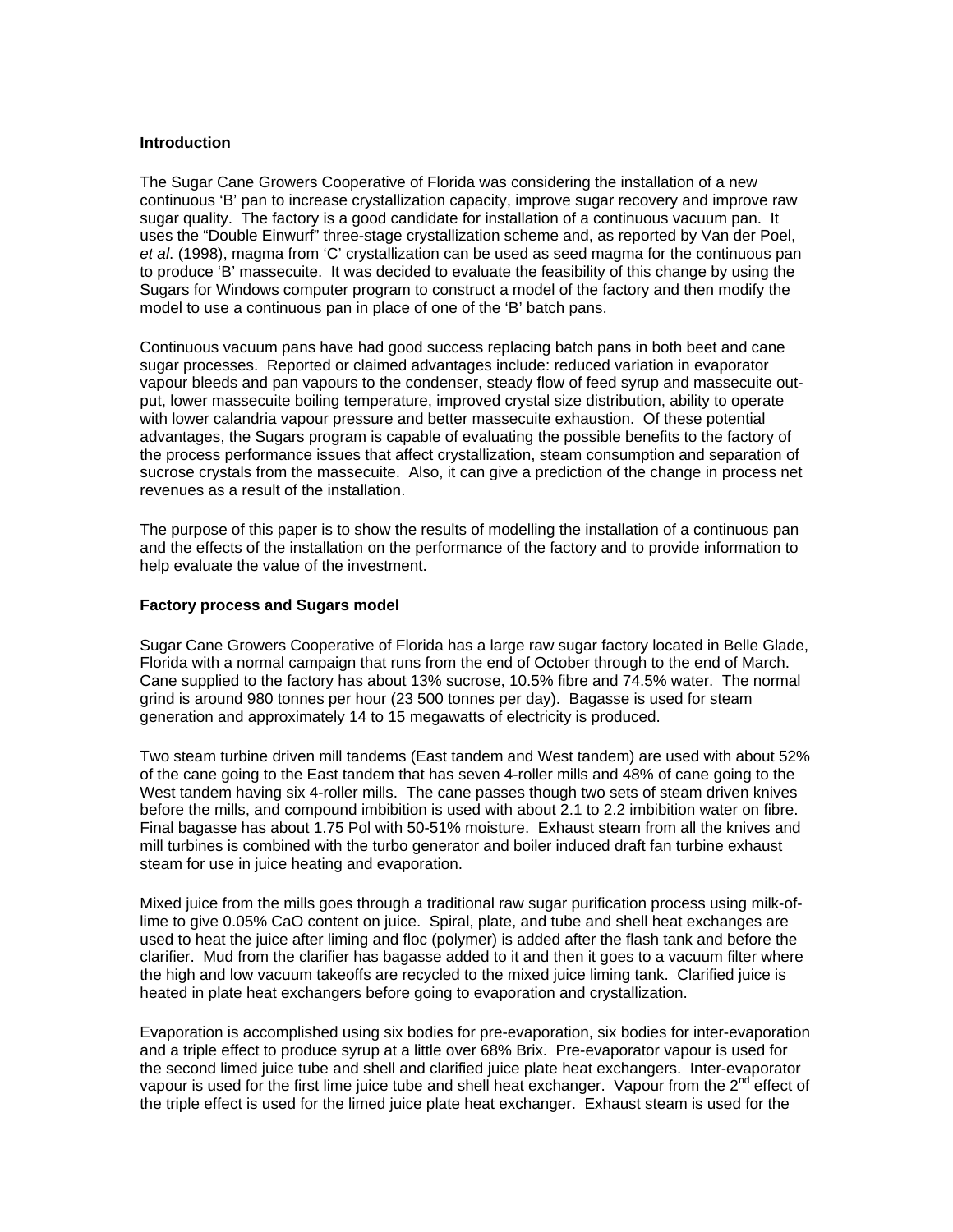final clarified juice plate heat exchanger before the clarified juice goes to evaporation to raise the temperature of the juice to close to 120°C. Inter-evaporator vapour is used for all boilings in crystallization. No condensate flashing is used between any of the effects.

The factory uses the "Double Einwurf" three-boiling scheme to produce raw sugar. 'A' massecuite is produced using 'B' sugar for seed magma and 'C' sugar is used as seed magma for 'B' sugar. Excess 'B' and 'C' sugar is dissolved with clarified and thick juice to make standard liquor for the 'A' pan. 'A' molasses is combined with 'C' sugar magma as feed for the 'B' pan, and 'B' molasses is combined with some 'A' molasses and standard liquor as feed for the 'C' pan.

Condensate from all heat exchangers, pans and evaporator bodies is collected and used for boiler feedwater, limed juice heating in a spiral heat exchanger, vacuum filters, centrifugal wash water, imbibition water, magma preparation, etc. Cooling water to the condensers for all pans and evaporation is circulated in a cooling water loop with a cooling tower.

Steam from the boilers is used as motive power for the knives, mills, induced draft fans and feedwater pumps and then combined with exhaust steam from four turbo generators to provide process steam for the factory. One turbo generator is a condensing turbine that produces about 6.0 megawatts. The other four turbo non-condensing generators produce in excess of 8.0 megawatts.

The Sugars model of the factory covers all areas of the process starting with the cane knives and proceeding through sugar production along with steam and electrical generation. The complete model covers ten drawing pages and each page covers a section of the factory. For example, the East milling tandem covering cane knives and seven 4-roller mills is shown on one page and additional pages cover the West tandem, purification, 'A' boiling, 'B' boiling, 'C' boiling, evaporation, condensate recovery, water distribution, and steam generation and distribution with electrical generation. Only the 'B' boiling page is shown in this paper because of space limitations.

## **'B' boiling page**

 Figure 1 shows the 'B' boiling with both a batch pan and a continuous pan. The arrangement of the model is such that all of the crystallization can be done in the batch pan, in the continuous pan, or it can be split between the batch and continuous pans by using a distributor station to adjust the amount of 'A' molasses going to each pan. A supplier of continuous pans estimated that the pan could produce a massecuite with 94% Brix and 1.30 sucrose supersaturation at a pressure of 13 kPa. These data were entered into the properties for the continuous pan and the computer program used these performance data to process the syrup coming to the pan to determine the crystallization. The massecuite discharged from the pan is held in a mixer where additional crystal growth occurs and then it is sent to the centrifugals for separation of the mother liquor from the crystals. Performance values for the centrifugal were determined from actual factory measurements of the feed to the centrifugal and the sugar and molasses flows leaving. The performance values include crystal loss, mother liquor purge and wash water purge. When the continuous pan is installed, the performance of the centrifugal may change due to different characteristics of the massecuite from the continuous pan.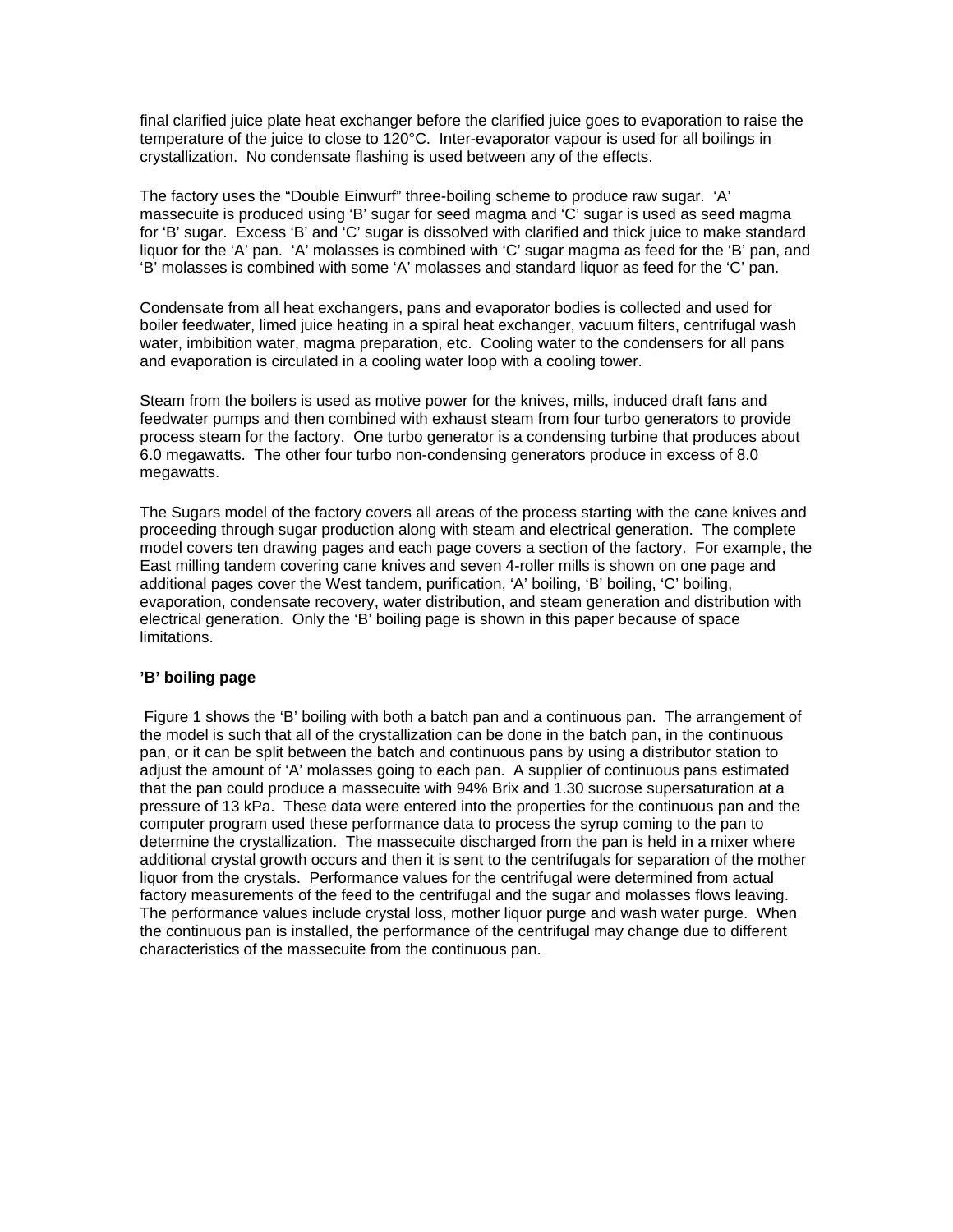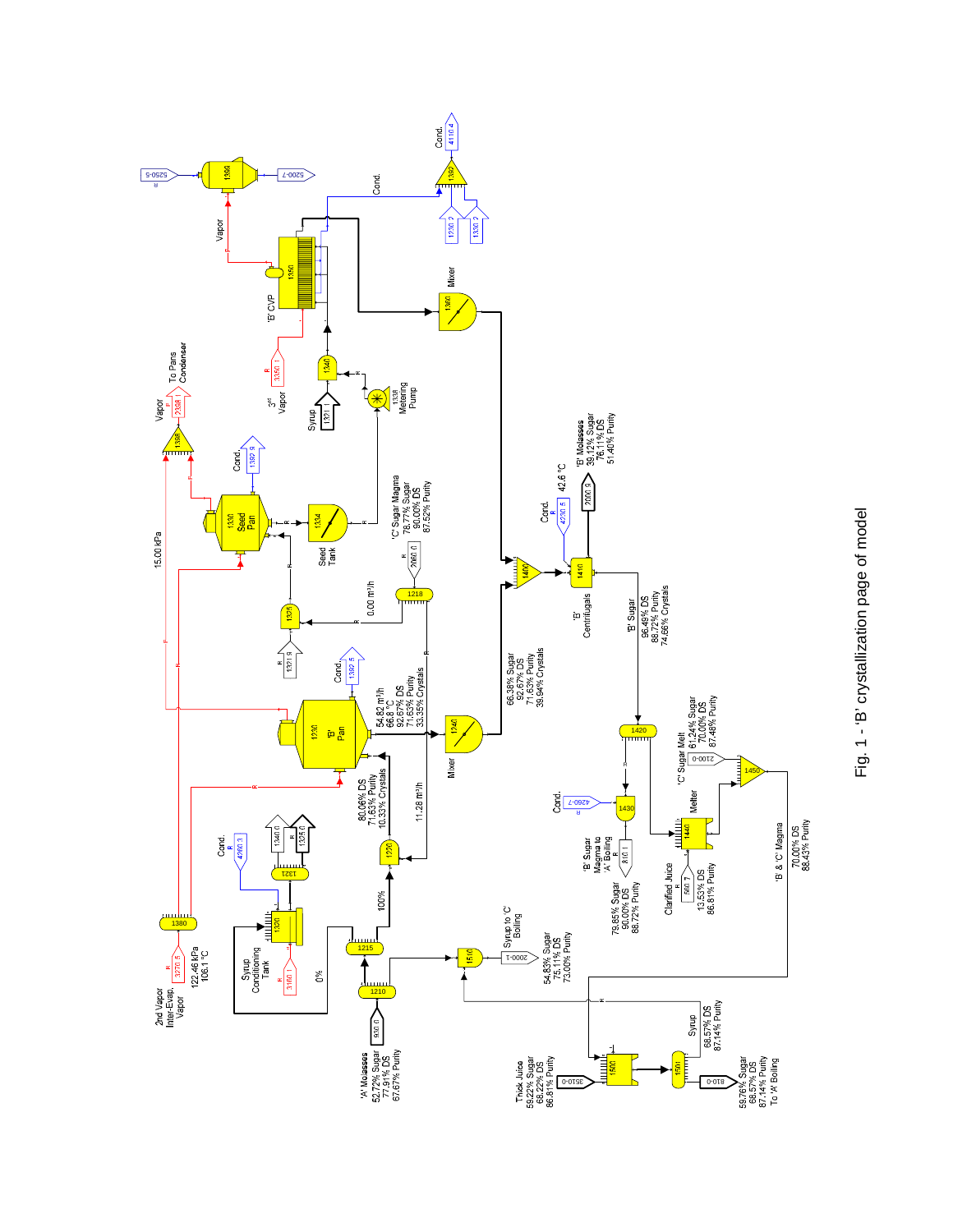Blender stations from Sugars are used to blend 'C' sugar magma with the 'A' molasses in a ratio that is set by the data. Hence, simply changing the amount of 'A' molasses going to either the batch pan or the continuous pan will cause the model to automatically blend 'C' magma as pan footing into the 'A' molasses. The addition of a continuous pan to the model required the addition of two distributor stations, a syrup conditioning tank, a seed pan and tank, a metering pump, the continuous pan, a massecuite mixer and a condenser. Also, the continuous pan is supplied with  $3<sup>rd</sup>$  vapour instead of the  $2<sup>nd</sup>$  vapour used for the 'B' batch pan.

Large arrows with internal text represent connections between shapes on the flow diagram. Arrows without an arrowhead are for flows that are connected to stations on another drawing page; whereas, arrows with an arrowhead are for flows that have a connection on this page. The text within the arrow identifies the station number and port where the connection either originates or where it terminates. For example, condensate flow from the 'B' batch pan goes to receiver station number 1392 into port number 5 (shown as "1392-5" on the diagram inside the large arrow connected to the condensate port of the pan).

Figure 1 shows the results (data on the drawing) from the simulation with all of the crystallization done only in the batch pans (shown as one pan); that is, the continuous pan is not active.

## **Factory and model data**

Data from the operation of the existing factory were used to control the performance of the stations in the model to give the simulated results. In some cases, inference was used to determine flow stream and station characteristics when actual data were not available.



Fig. 2 - Solubility coefficient vs. non-sucrose to water ratio

For example, Sugars uses the Vavrinecz solubility function to determine the crystal content of flow streams containing sugar. The constants for the solubility function are dependent on the melassigenic substances in the flow. These constants were estimated by looking at the operating data from the factory and estimating the sucrose supersaturation from pans and crystallizers. Figure 2 shows the solubility function curve and the constants that were used in the model. The 'A', 'B' and 'C' pan crystallization conditions for the factory are shown on the curve. The curve is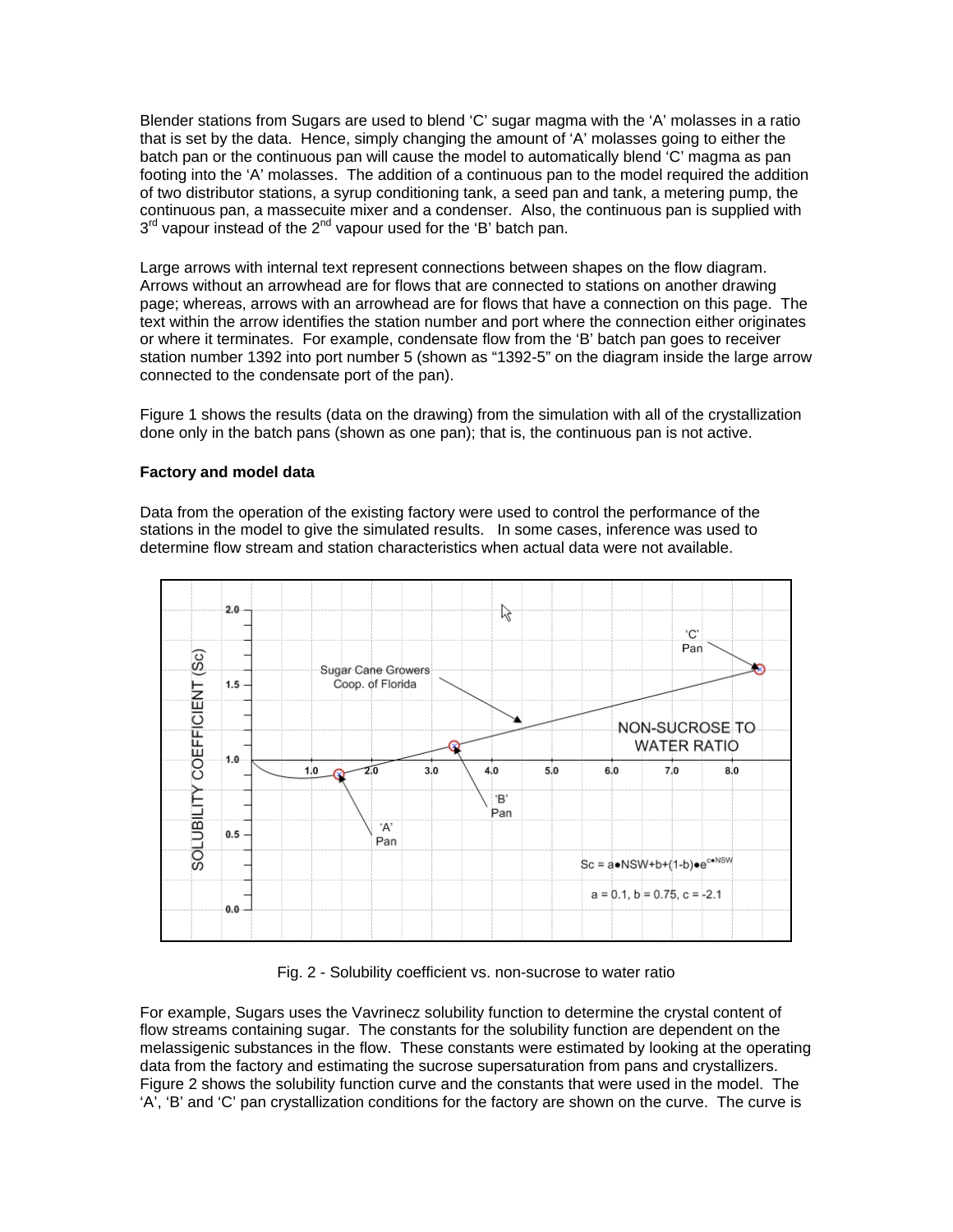based on data from the factory that is for measured Brix and apparent purity. Hence, it reflects the same measurement inaccuracy as the other data that are used in the model.

The Sugars model is a reflection of the data provided by the operating results. Sugars provides absolute dry substance and purity values; whereas, data from the factory (e.g., Brix and pol) are not absolute and contain errors. Hence, using factory data to define the constants for the solubility function and supersaturation gives simulation results that compare to the factory data, but introduce inaccuracies in the model and the simulation. This gives sugar and molasses production results that do not agree with actual measurements. In the Sugar Cane Growers Coop. of Florida model, the simulation predicts about 3.8% less sugar and 5.7% more molasses than is actually produced because of these measurement errors.

# **Simulation**

| Process Net Revenues                                                                                                   |                                                                                                                                        |                                                                                                              |                                                                 |                                                                                                                                                  |                                                 |                             |  |  |  |  |  |
|------------------------------------------------------------------------------------------------------------------------|----------------------------------------------------------------------------------------------------------------------------------------|--------------------------------------------------------------------------------------------------------------|-----------------------------------------------------------------|--------------------------------------------------------------------------------------------------------------------------------------------------|-------------------------------------------------|-----------------------------|--|--|--|--|--|
| Revenues From Flows Leaving Process                                                                                    |                                                                                                                                        |                                                                                                              |                                                                 |                                                                                                                                                  |                                                 |                             |  |  |  |  |  |
| From Station No.<br>190<br>360<br>390<br>400<br>470<br>500                                                             | <b>Station Name</b><br>Mixed Juice Tak Fast<br><b>Bagasse Distributor</b><br>Mixed Juice Tank<br>Liming Tank<br>Flash Tank<br>Mud Tank | From Port Number<br>To Storage<br>Output9<br>To Storage<br>To Storage<br>Output1<br>To Storage               | Flow (kg/h)  <br>n n<br>7.729.6<br>0.0<br>0.0<br>6.671.3<br>0.0 | Value/kg<br>$0.00000 =$<br>$0.00000 =$<br>$0.00000 =$<br>$\Omega$ $\Omega$ $\Omega$ $\Omega$ =<br>$0.00000 =$<br>$0.00000 =$                     | Revenue/h<br>۵<br>Ω<br>n<br>٥<br>$\overline{0}$ | <b>OK</b><br>Cancel<br>Help |  |  |  |  |  |
| 515                                                                                                                    | n<br>Vacuum Filter-blendr<br>$0.00000 =$<br>Output0<br>40,450.4<br>47,486<br>Total Process Revenues per hour =                         |                                                                                                              |                                                                 |                                                                                                                                                  |                                                 |                             |  |  |  |  |  |
| Costs of External Flows Into Process<br>To Station No.<br>190<br>390<br>400<br>400<br>411<br>484<br>500                | Flow Name<br>Storage Flow<br>Storage Flow<br>Storage Flow<br>Acid<br>CaO<br><b>Elocculant</b><br>Storage Flow                          | To Port Number<br>From Storage<br>From Storage<br>From Storage<br>Input8<br>Input1<br>Input1<br>From Storage | Flow (kg/h)<br>0.0<br>0.0<br>0.01<br>2.3<br>586.5<br>5.5<br>0.0 | Cost/ka<br>$0.00000 =$<br>$\bigcap \bigcap \bigcap \bigcap \bigcap =$<br>$0.00000 =$<br>$0.25000 =$<br>$0.08500 =$<br>$3.75000 =$<br>$0.00000 =$ | Cost/h<br>n<br>n<br>n<br>50<br>20<br>$\Omega$   |                             |  |  |  |  |  |
| 29,734<br>Total Process Costs per hour =<br>426,048 per day<br>$17,752$ per hour,<br><b>Net Revenues From Process:</b> |                                                                                                                                        |                                                                                                              |                                                                 |                                                                                                                                                  |                                                 |                             |  |  |  |  |  |
| Model Name: SCGC_Model-CVP_Paper_0%_to_CVP<br>Units: SI                                                                |                                                                                                                                        |                                                                                                              |                                                                 |                                                                                                                                                  |                                                 |                             |  |  |  |  |  |

Fig. 3 - Process Net Revenues with 'B' batch pan

Figure 3 shows the process revenues for the model using fictitious value and cost data for the flow streams using the existing batch pans for 'B' crystallization. The amount of US\$426 048 per day is shown only to evaluate the relative change in revenues that can occur from the installation of a continuous vacuum pan. The actual US dollar amounts for the Sugar Cane Growers Coop. of Florida's factory are not given in this paper.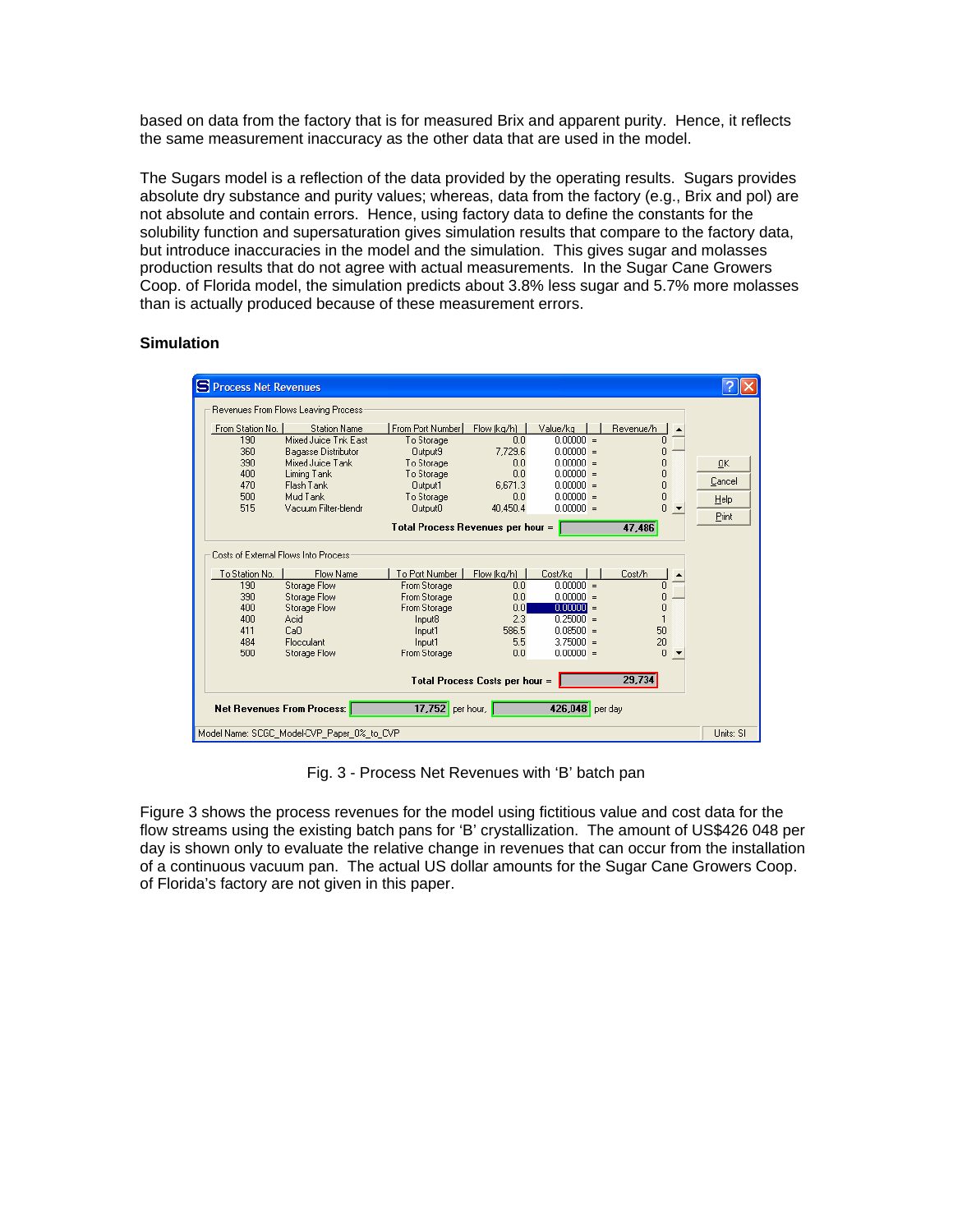

Fig. 4 - Continuous pan operating results Fig. 4 - Continuous pan operating results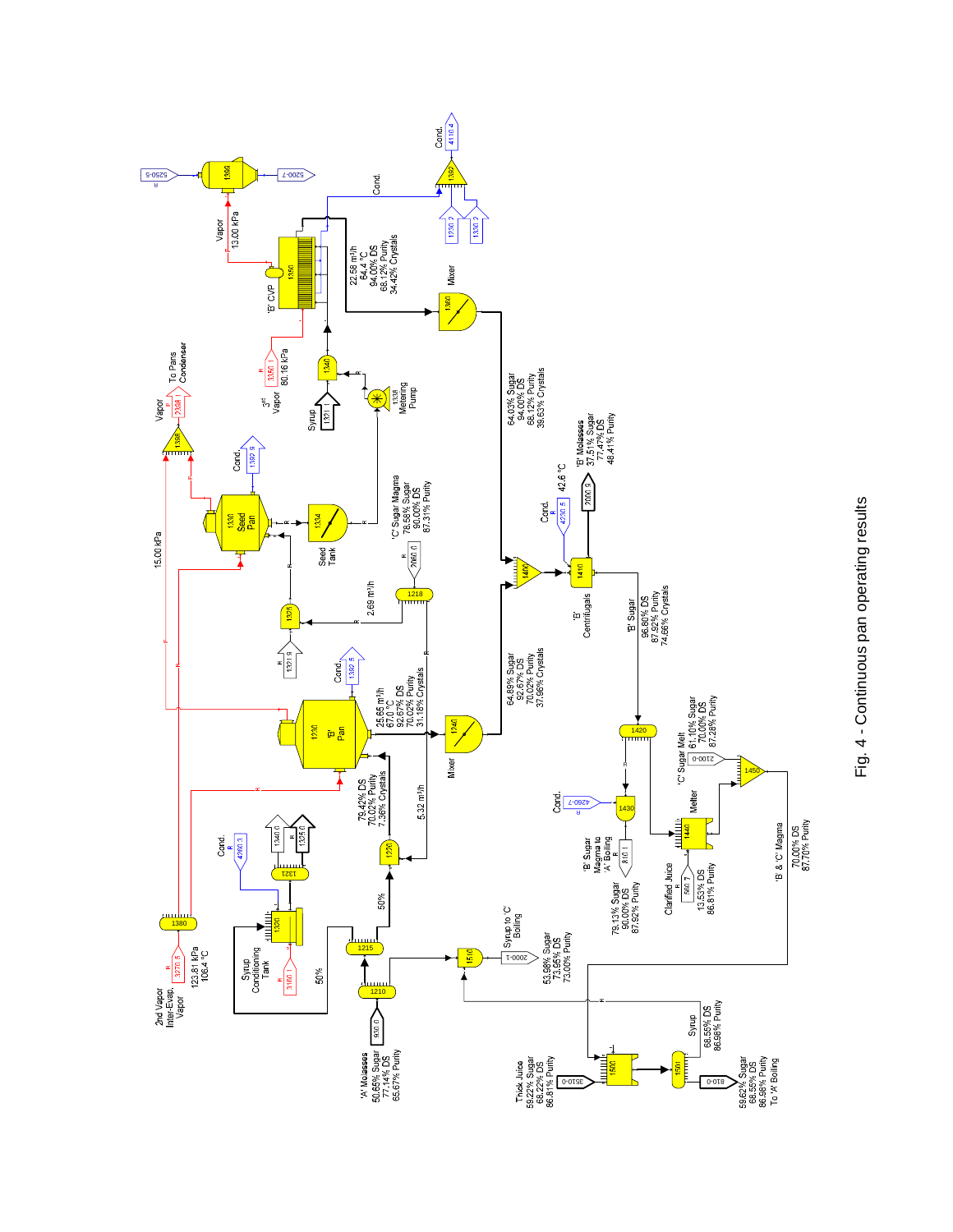Installing a continuous pan will free up one of the existing 'B' batch pans that can then be moved to the 'A' boiling. Sending 50% of the 'A' molasses to the continuous vacuum pan and reducing the supersaturation of the 'A' massecuite by 0.1 and the 'C' massecuite by 0.03 because of the additional 'A' pan capacity and the reduced loading in the 'C' pan respectively gives the results shown in Figure 4 and the process revenues as shown in Figure 5.

| Process Net Revenues                                                     | Revenues From Flows Leaving Process         |                                |                    |                                             |                |        |  |  |  |  |
|--------------------------------------------------------------------------|---------------------------------------------|--------------------------------|--------------------|---------------------------------------------|----------------|--------|--|--|--|--|
| From Station No.<br>190                                                  | <b>Station Name</b><br>Mixed Juice Tnk East | From Port Number<br>To Storage | Flow (kg/h)<br>0.0 | Value/kg<br>$0.00000 =$                     | Revenue/h<br>n |        |  |  |  |  |
| 360                                                                      | <b>Bagasse Distributor</b>                  | Output9                        | 9.161.4            | $0.00000 =$                                 | Ω              |        |  |  |  |  |
| 390                                                                      | Mixed Juice Tank                            | To Storage                     | 0.0                | $\bigcap \bigcap \bigcap \bigcap = \bigcap$ | n              | 0K     |  |  |  |  |
| 400                                                                      | Liming Tank                                 | To Storage                     | 0.0                | $0.00000 =$                                 | 0              |        |  |  |  |  |
| 470                                                                      | Flash Tank                                  | Output1                        | 6.671.3            | $0.00000 =$                                 | 0              | Cancel |  |  |  |  |
| 500                                                                      | Mud Tank                                    | To Storage                     | 0.0                | $0.00000 =$                                 | 0              | Help   |  |  |  |  |
| 515                                                                      | Vacuum Filter-blendr                        | Output0                        | 40.450.3           | $0.00000 =$                                 | n              | Print  |  |  |  |  |
| 47,638<br>Total Process Revenues per hour =                              |                                             |                                |                    |                                             |                |        |  |  |  |  |
| Costs of External Flows Into Process<br>To Station No.                   | Flow Name                                   | To Port Number                 | Flow (kg/h)        | Cost/kg                                     | Cost/h         |        |  |  |  |  |
| 10                                                                       | Cane                                        | Input <sub>0</sub>             | 980.402.8          | $0.03000 =$                                 | 29,412         |        |  |  |  |  |
| 190                                                                      | Storage Flow                                | From Storage                   | 0.0                | $0.00000 =$                                 | 0              |        |  |  |  |  |
| 390                                                                      | Storage Flow                                | From Storage                   | 0.0                | $0.00000 =$                                 | Ō              |        |  |  |  |  |
| 400                                                                      | Storage Flow                                | From Storage                   | 0.0                | $0.00000 =$                                 | Ō              |        |  |  |  |  |
| 400                                                                      | Acid                                        | Input8                         | 2.3                | $0.25000 =$                                 |                |        |  |  |  |  |
| 411                                                                      | CaO                                         | Input1                         | 586.5              | $0.08500 =$                                 | 50             |        |  |  |  |  |
| 484                                                                      | Flocculant                                  | Input1                         | 5.5                | $3.75000 =$                                 | 20             |        |  |  |  |  |
| 29,734<br>Total Process Costs per hour =                                 |                                             |                                |                    |                                             |                |        |  |  |  |  |
| 429,696 per day<br>17,904 per hour,<br><b>Net Revenues From Process:</b> |                                             |                                |                    |                                             |                |        |  |  |  |  |
| Model Name: SCGC_Model-CVP_Paper_50%_to_CVP                              |                                             |                                |                    |                                             |                |        |  |  |  |  |

Fig. 5 - Process Net Revenues with the 'B' continuous pan

The increase in process net revenues amounts to more than US\$3600 per day if the assumed performance improvements in the 'A' and 'C' boilings are achieved. Additional net revenues will also be realized from the additional bagasse that is produced because of the reduced steam demand. This excess amounts to about 1.5 tonnes per hour of bagasse which would reduce the fuel oil needed by the boilers at various times to supplement the bagasse.

The reduction in final molasses purity from the continuous pan installation amounts to more than 1 point; that is, 34.38% purity with the two 'B' batch pans versus 33.31% purity with the 'B' continuous pan and one batch pan. Also, the remaining 'B' batch pan has a lower loading which should improve its operation somewhat, but no change was made to the performance of this pan.

Adding a continuous pan could also improve the 'B' massecuite crystal size distribution which could result in better centrifugal performance. Data are not available on the change in centrifugal operation when processing massecuite from a continuous pan; however, an estimate can be made just to get an idea of the potential advantage.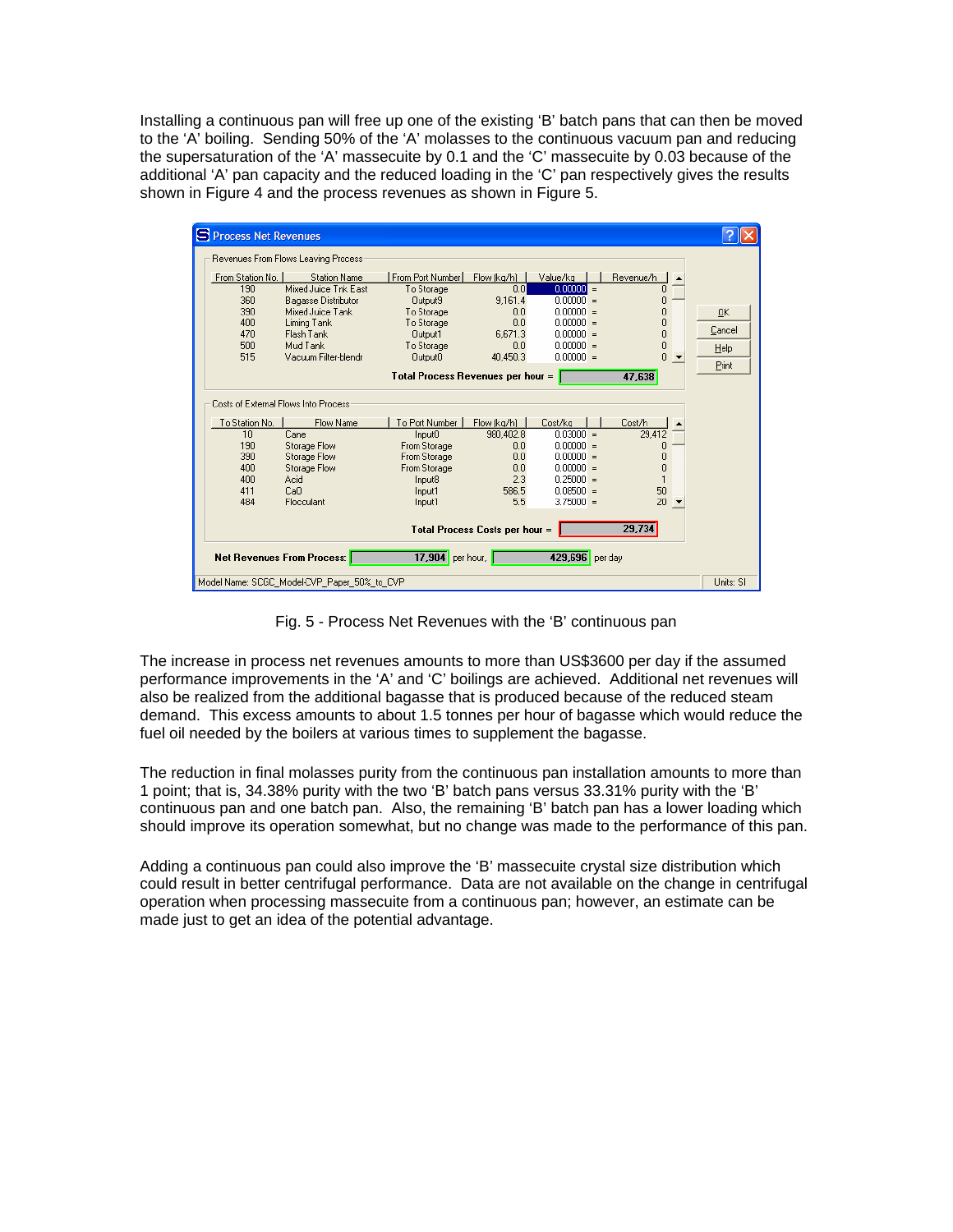

Fig. 6 - 'B' centrifugal performance

Figure 6 shows the centrifugal performance evaluation for the continuous centrifugal on 'B' massecuite. As shown in the highlighted section at the bottom of the screen, 2.67% of the crystals are lost by melting and 23.48% of the non-sucrose components in the massecuite remain with the sugar out of the centrifugal.

The performance of the centrifugal can be improved by simply decreasing the Crystal Loss Ratio and increasing the Liquor Purge Ratio. Assuming a 10% improvement in both the Crystal Loss Ratio and Liquor Purge Ratio, just for the purpose of illustration, the model was rebalanced to see what the effect would be of improved centrifugal performance. The results show a new final molasses purity of 33.22%, a slightly better 'A' sugar (lower colour and higher purity) and an increase in revenues of US\$48 per day. Hence, the 'B' centrifugal performance improvement is not as significant as the reductions in supersaturation for the 'A' and 'B' boilings.

The overall drop in final molasses purity from all of the changes is predicted to be 1.16 points with an increase in revenues of close to US\$3700 per day without considering the value of the additional bagasse that is not needed by the boilers to produce steam for the process.

Further evaluation and verification of some of the equipment performance and process characteristics will be done during the next campaign.